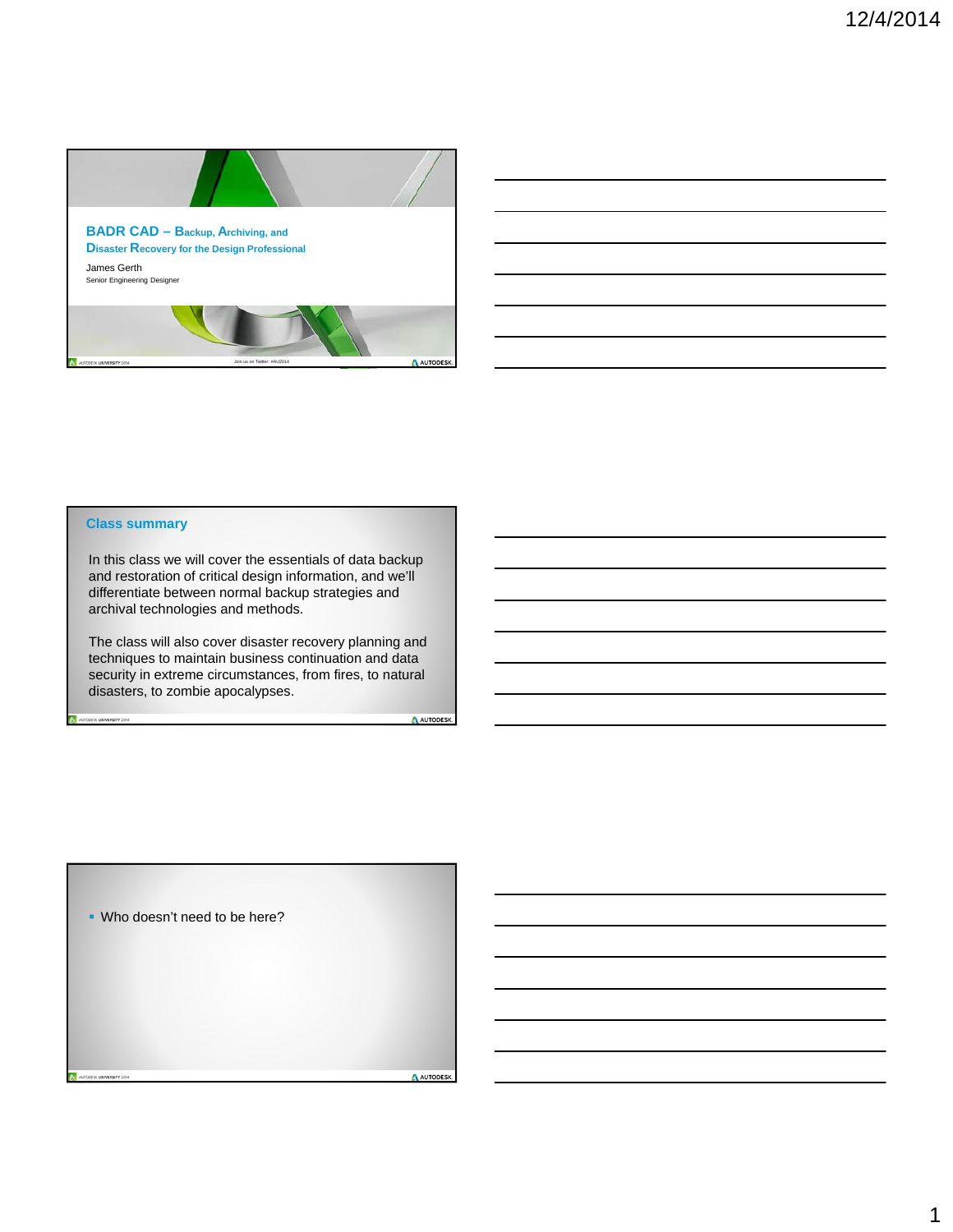#### **Key learning objectives**

At the end of this class, you will be able to:

- **Evaluate the risk factors that are important to your operation, from** unavoidable, to probable, to worst case scenarios
- **Understand and describe what your organization needs to backup**
- How backups need to be implemented from a technical perspective
- Understand data retention in the context of your industry
- Differentiate between backups and archives and implement an archival strategy appropriate to the organization
- Develop a disaster recovery plan for business continuation

AUTODESK.

#### **Backup**

DDESK UNIVERSITY 2014

**Archive** 

#### **Disaster Recovery**

- What all of these concepts share is the fundamental need to preserve, protect, and recover information essential to the continuation of the organization.
- The primary focus here today is design information, in particular the digital data that makes up the design information.

A AUTODESK

#### **BADR - Time and Circumstance**

- **Backups can be considered the short tem storage and** protection against loss
- Archiving is not just a longer time frame backup, but has to incorporate searching against metadata, a secure data store, migration, & redundancy
- **Disaster Recovery is where it comes together, how we** plan for the inevitable, the unavoidable, and put Humpty Dumpty together again.
- $\n **PPPPPPP**\n$

AUTODESK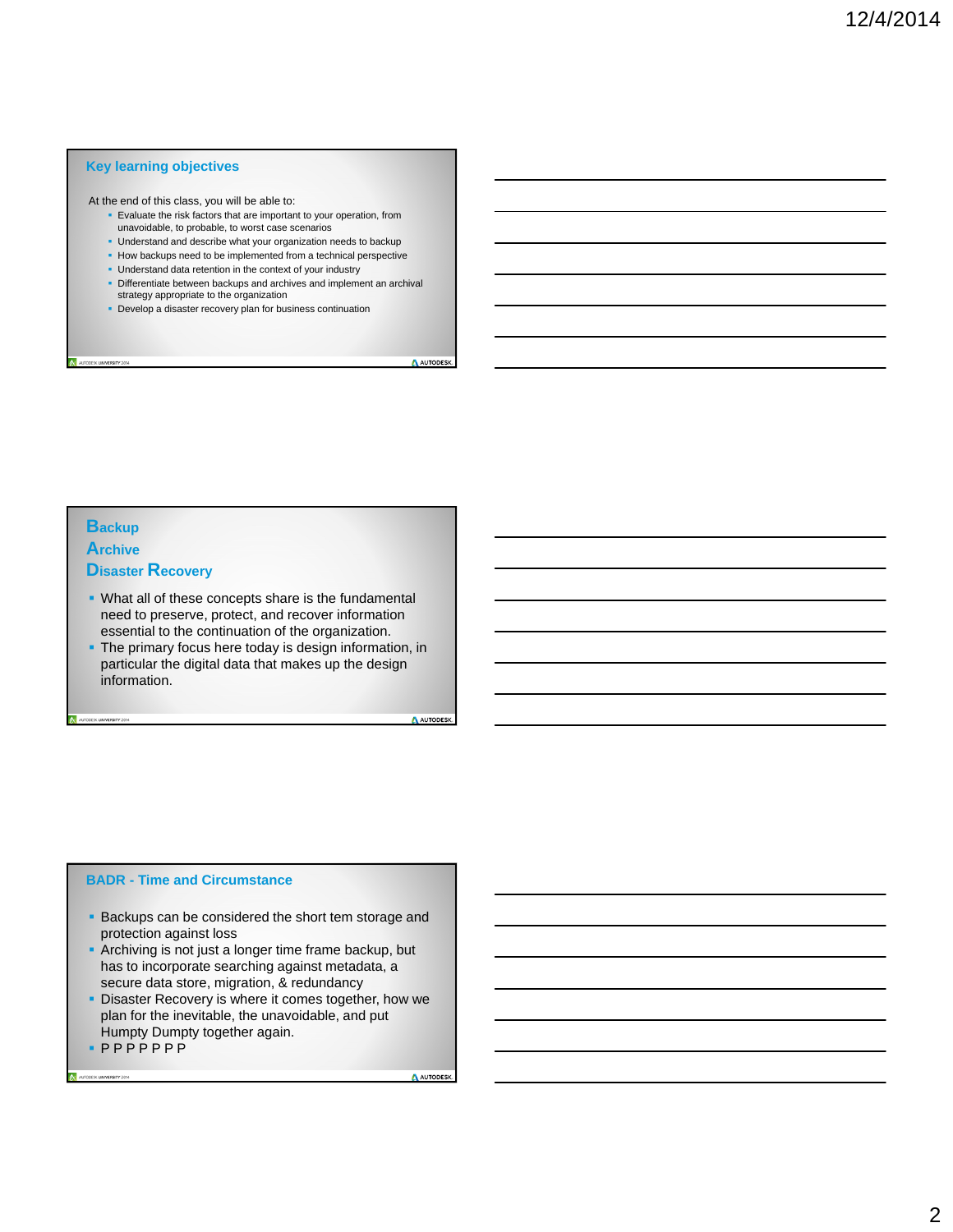

#### **Technology Risks**

- **-** Undetermined file corruption
- User error / blunder / deletion / 'phat fingers'
- **PEBKAC / ID10T errors**
- **Disk failure workstation**
- Disk Failure server

UTODESK UNIVERSITY 2014

- WAN/LAN infrastructure issues from switches and routers to cabling
- **Malware / Ransomware / Virus / Malverts / Botnets**
- **DDOS** victim or perpetrator

A AUTODESK

#### **Human Factor Risks**

- **Disgruntled employee**
- **Ex** employee
- Soon-to-be Ex employee
	- **Passwords unauthorized encryption** 
		- Home Depot experience
	- · RIAA/BSA/Other
- **Network Intrusion** 
	- Industrial Espionage
	- Sabotage

UNIVERSITY 2014

• Political Activism

AUTODESK.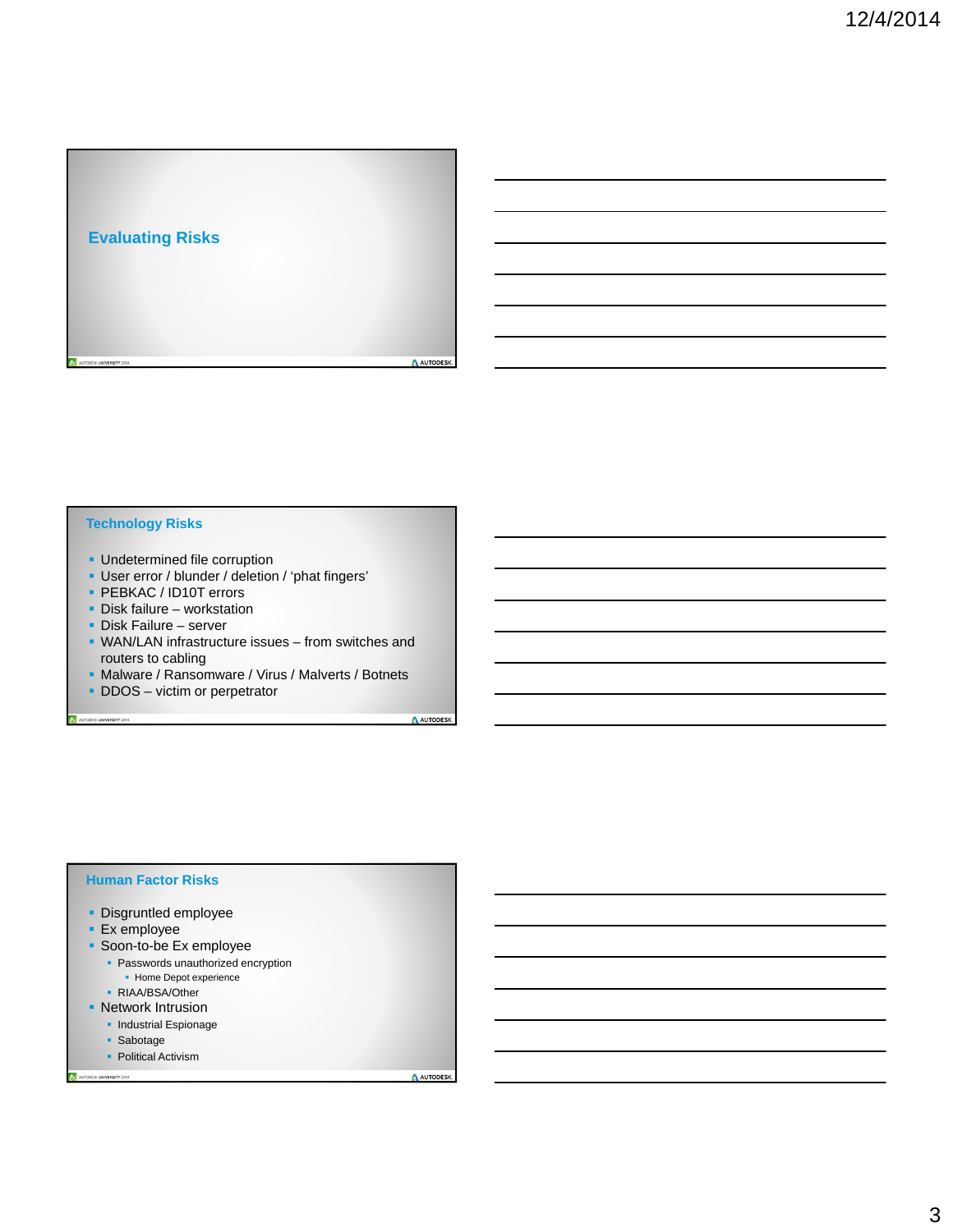

### **Other Risks**

- Fire, Flood, Lightning
- **Earthquake, Tsunami**
- **Tornado, Hurricane, Blizzard**
- **Extreme Weather** 
	- **Katrina, Sandy,**
	- **Climate change**
- **-** Litigation and liability
- **IRS, FBI, LEO (Swatting)**
- NSA, FISA,

UTODESK UNIVERSITY 2014

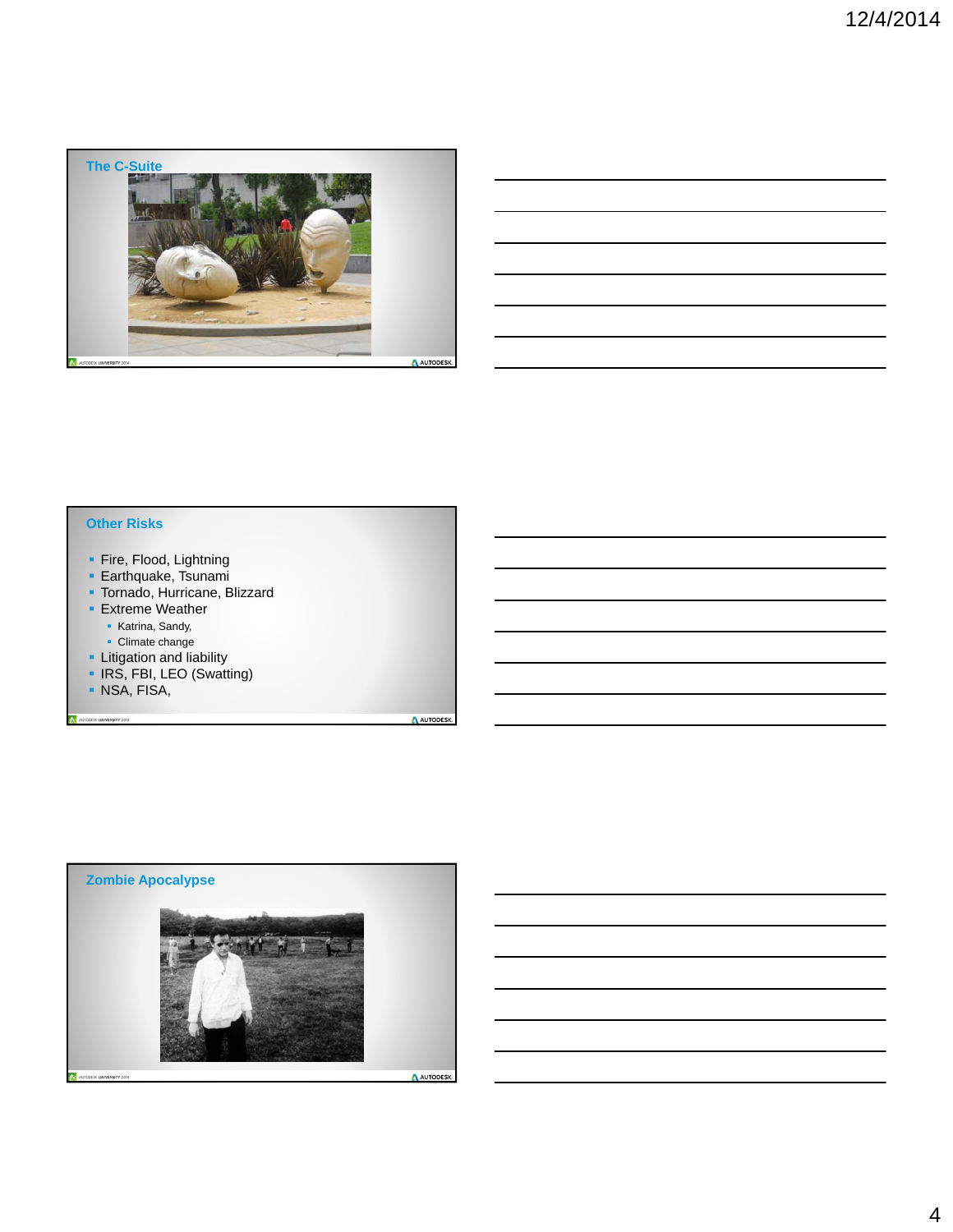

#### **Back up Mechanics**

- 3-2-1 Rule
- **-** Don't backup up everything
- **Disk Imaging** 
	- **Server** 
		- **System**
		- **Data**
	- **Workstation** 
		- System
		- Data
- AUTODESK UNIVERSITY 2014

#### **Disk Imaging**

To

ESK UNIVERSITY 2014

- Disk stored offline • Network - normally unshared
- NAS dedicated NAS for system images
- Tape appropriate for servers



AUTODESK.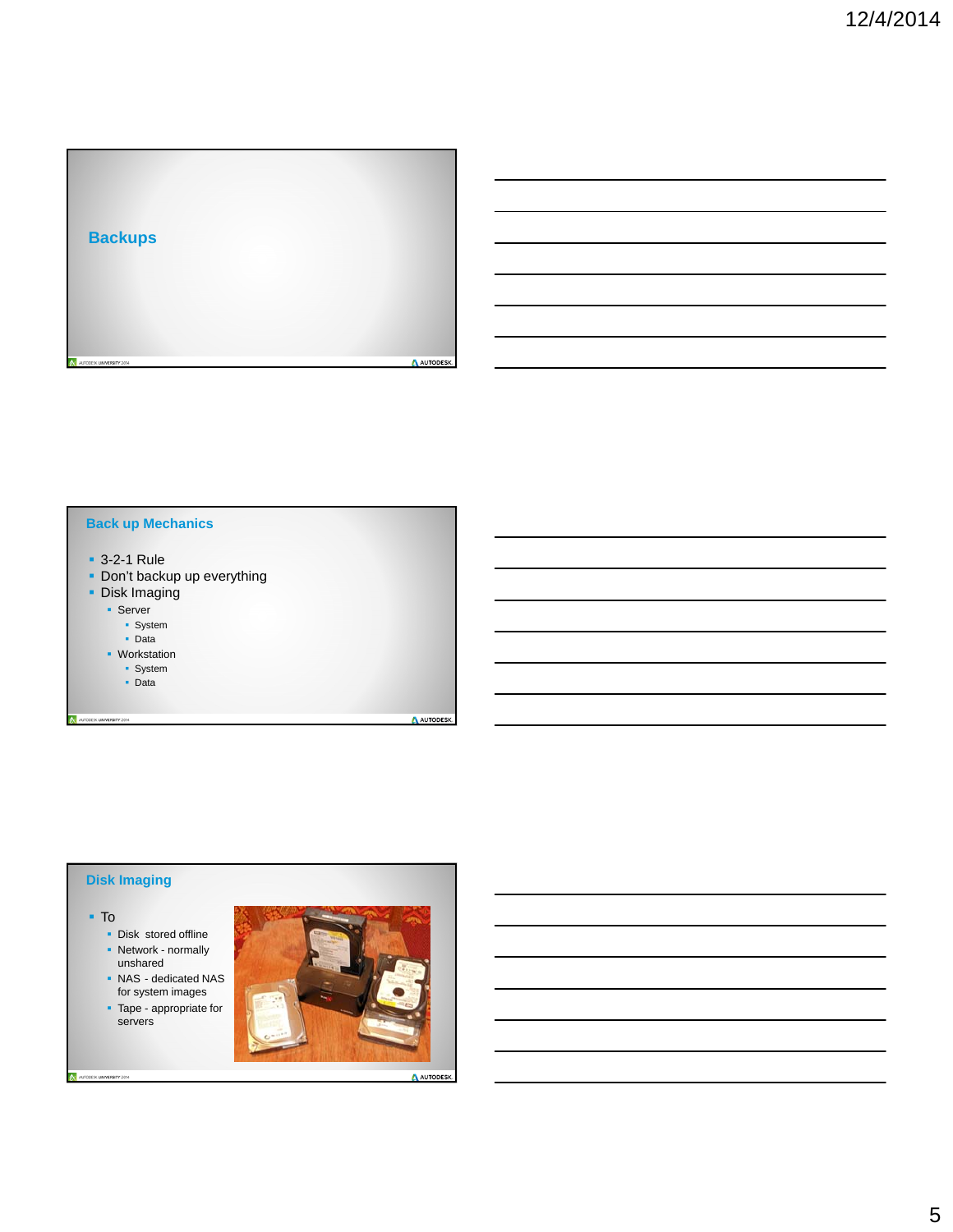| <b>Disk Imaging</b>                    | Create a system image                                                                                                                                                                                                                                                                                                                                                                                                                                     |  |  |  |  |
|----------------------------------------|-----------------------------------------------------------------------------------------------------------------------------------------------------------------------------------------------------------------------------------------------------------------------------------------------------------------------------------------------------------------------------------------------------------------------------------------------------------|--|--|--|--|
| • Tools<br>• OS Native<br>• Clonezilla | Where do you want to save the backup?<br>A system awage is a copy of the drives required for Wesdows to run. It can also exclude additional<br>drives. A system insure cars he speed to restore your computer if your hand down or computer ever<br>stage weeking however, you can't choose individual items to reduce. How do Locators on computer<br><b>Russia a nethern image?</b><br>@ On a hard doll<br>C. (8) Delt USB Purtable HOD: S&A 14 GB from |  |  |  |  |
| • 3 <sup>rd</sup> Party commercial     | (7) On now as major DVDs.<br>El di 1 DVD EN Deve                                                                                                                                                                                                                                                                                                                                                                                                          |  |  |  |  |
|                                        | (1) On a natural location.<br>C. Selector                                                                                                                                                                                                                                                                                                                                                                                                                 |  |  |  |  |
|                                        | Cancel.<br><b>Sime</b>                                                                                                                                                                                                                                                                                                                                                                                                                                    |  |  |  |  |

| <u> 1989 - Andrea Andrew Maria (h. 1989).</u>                                    |  |  |
|----------------------------------------------------------------------------------|--|--|
| <u> 1989 - Johann Stoff, amerikansk politiker (d. 1989)</u>                      |  |  |
|                                                                                  |  |  |
| <u> 1989 - Andrea Andrew Maria (h. 1989).</u>                                    |  |  |
| <u> 1989 - Andrea Andrew Maria (h. 1989).</u>                                    |  |  |
| ,我们也不会有什么。""我们的人,我们也不会有什么?""我们的人,我们也不会有什么?""我们的人,我们也不会有什么?""我们的人,我们也不会有什么?""我们的人 |  |  |
|                                                                                  |  |  |

#### **System Image Backups**

- Restore to bare metal
	- or
- **Repair damaged system**
- **Only take snapshots at system changes or set intervals** 
	- **·** Weekly
	- Monthly

AUTODESK UNIVERSITY 2014

**Quarterly** 

A AUTODESK

#### **Data Backups Individual Workstations**

- **External Disk** 
	- Hot swap SATA disk dock, USB or eSata
	- **For eSata make sure that Hot Swap is enabled in Bios**
- NAS

ESK UNIVERSITY 2014

- Workstation to Server
- Tape primarily on servers
- Cloud / FTP / Remote hosting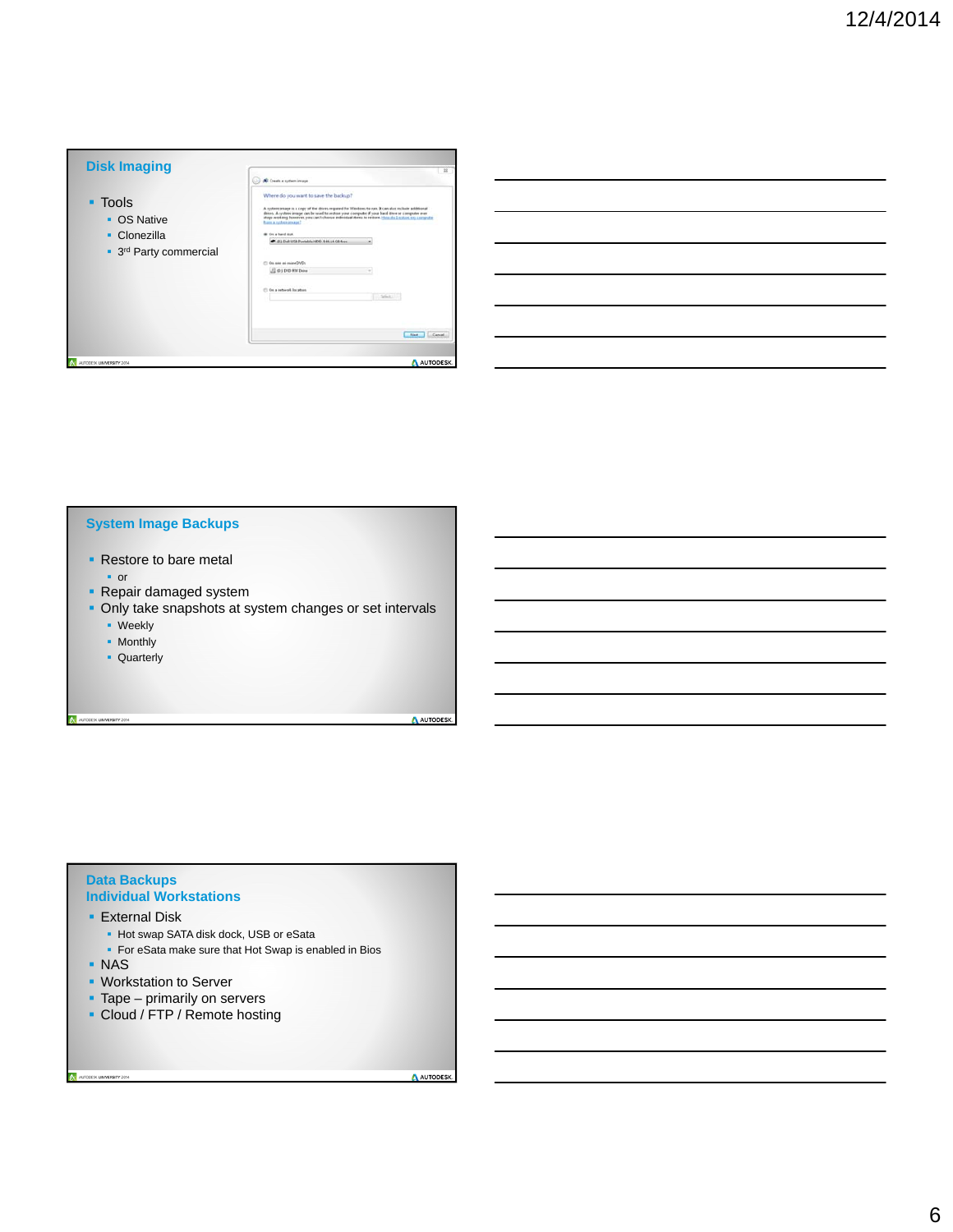#### **Backup Strategies**

- **How much can you afford to lose?** The more you keep, the more it costs
- What to backup?
- Design files, spreadsheets, specs, docs, email, databases
- 3-2-1 rule
- **Incrementals and Fulls**
- **Backup Sets**

A AUTODESK

#### **Full and Incremental**

- **Weekly full backups** 
	- Once a week, outside of business hours, backup all the data files
- **Daily incrementals**

TODESK UNIVERSITY 2014

- **Every business day, back up every file that has been modified** since the last backup, whether a full or an incremental
- **Software used to backup must set the archive bit.**
- **Provides one week's worth of file versioning**

A AUTODESK

#### **A Backup is only as good as the recovery**

**Test, Test and Test** 

UNIVERSITY 2014

- Set up a schedule, and stick to it, to test your backups and verify that you can recover any given file, from any date within your backup range.
- If you're not testing, you're not backing anything up

AUTODESK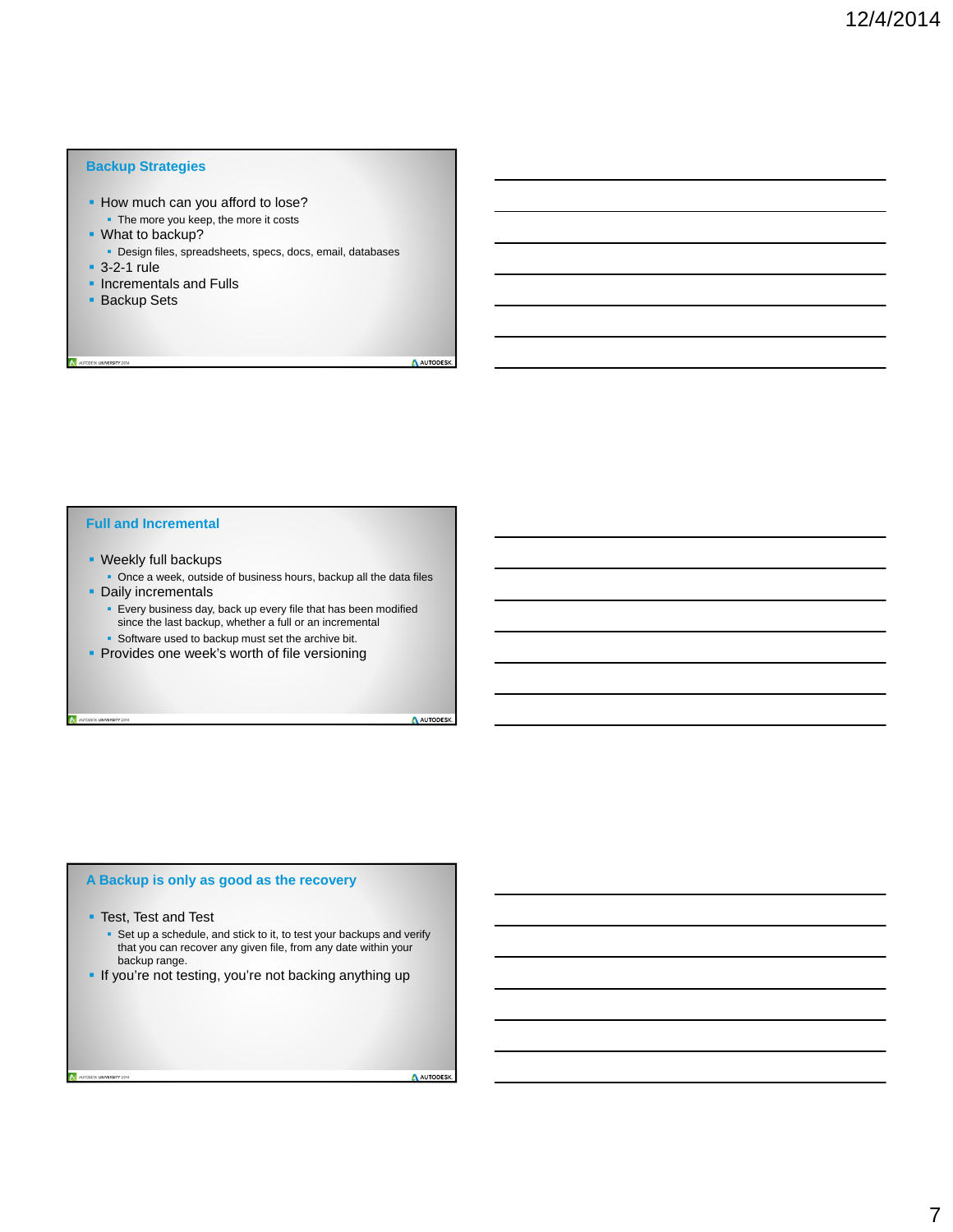#### **Off Site Storage**

**Sometimes the only safe place to be is elsewhere.** 

#### **Special Circumstances**

- **-** Data retention prompted by a legal hold
	- Consult with competent legal counsel in your jurisdiction.
	- **Generally triggered by notification of litigation**
	- May also be triggered if you are aware of the possibility of litigation
		- **-** Deleting or recycling backup media is not permitted

A AUTODESK

A AUTODESK

#### **Software Options**

UTODESK UNIVERSITY 2014

- What's important to you?
	- **Versioning Cataloging** 
		- How many, how far back?
	- **Logging**

UNIVERSITY 2014

- How else will you know about problems?
- Notifications VIA Email, SSM
- Vendor support
- **Database handling**
- **Continuous Data Protection**

AUTODESK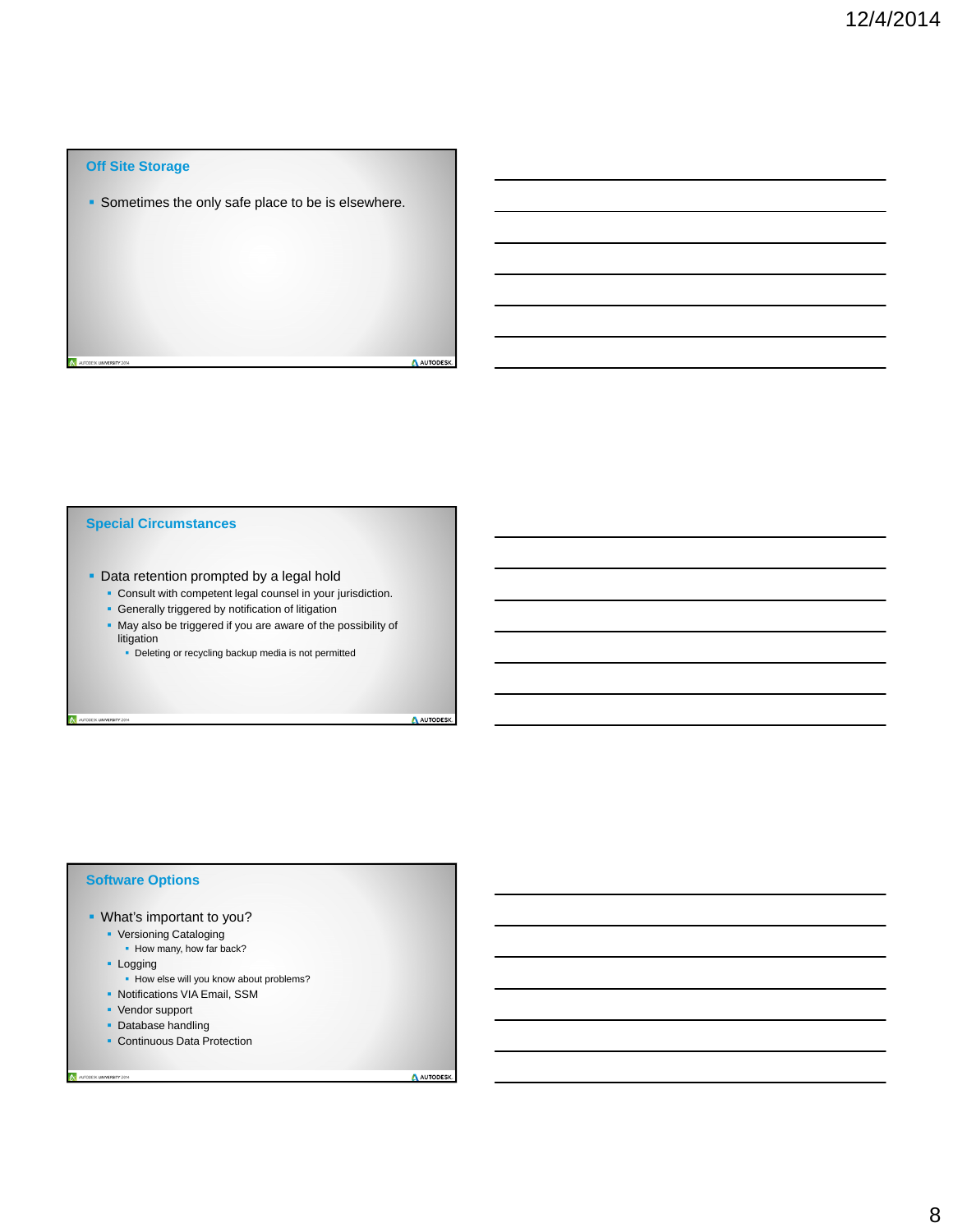



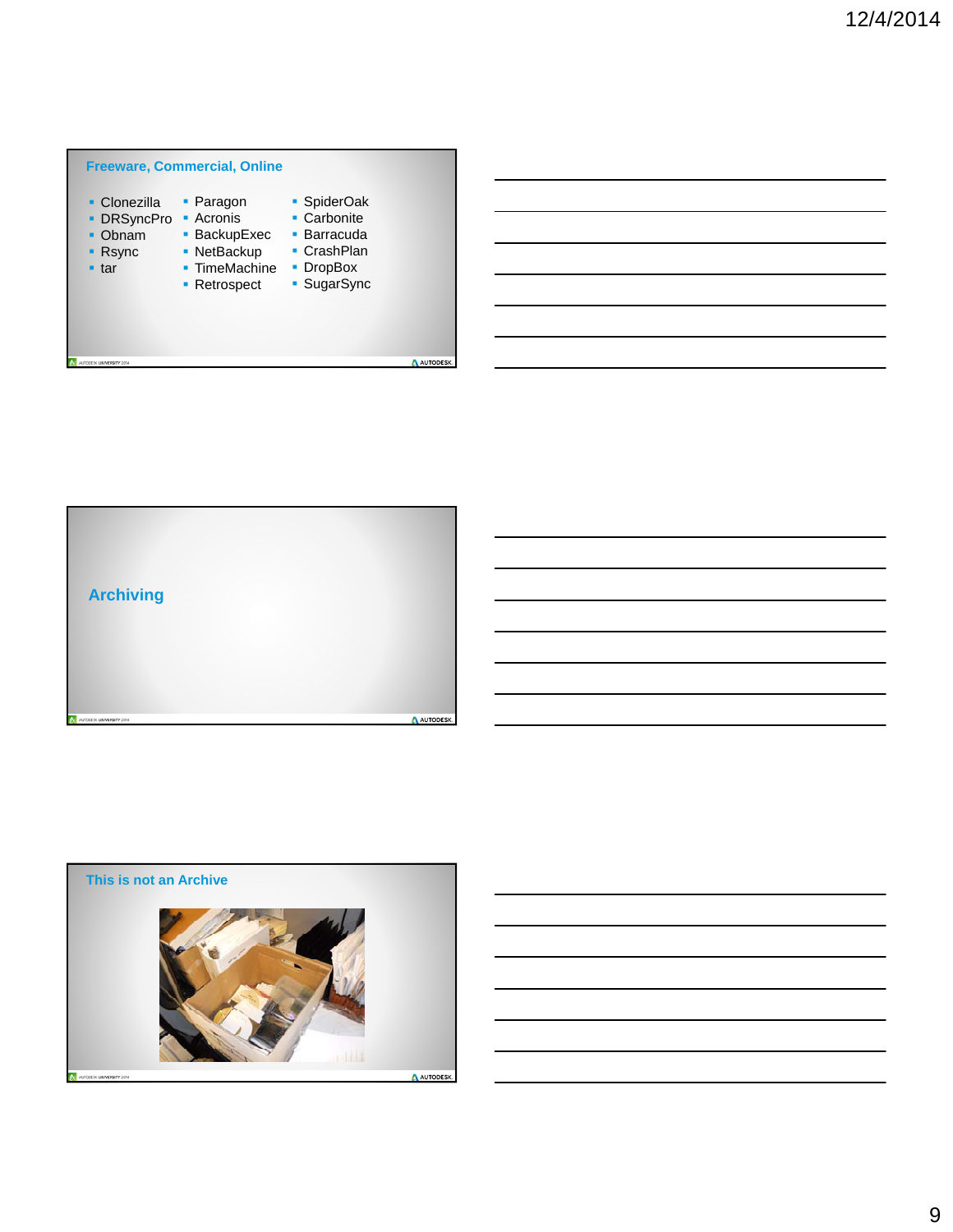

|                                                                                  |  | ________                 |
|----------------------------------------------------------------------------------|--|--------------------------|
|                                                                                  |  |                          |
|                                                                                  |  |                          |
| <u> 1989 - Andrea Andrew Maria (h. 1989).</u>                                    |  |                          |
|                                                                                  |  |                          |
|                                                                                  |  | $\overline{\phantom{a}}$ |
|                                                                                  |  |                          |
| ,我们也不会有什么?""我们的人,我们也不会有什么?""我们的人,我们也不会有什么?""我们的人,我们也不会有什么?""我们的人,我们也不会有什么?""我们的人 |  | ______                   |
|                                                                                  |  |                          |
|                                                                                  |  |                          |







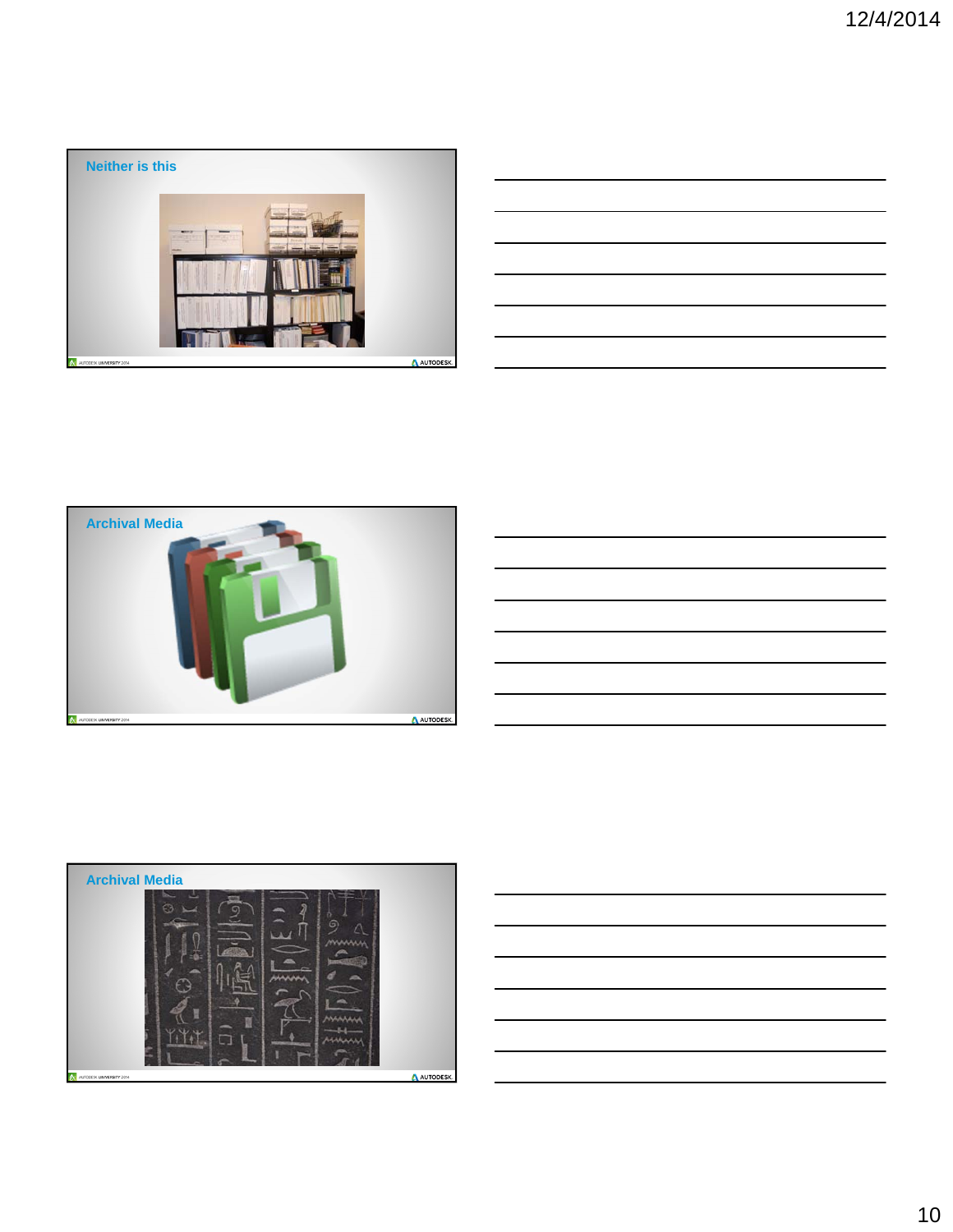

| <u> 1989 - Johann Harry Harry Harry Harry Harry Harry Harry Harry Harry Harry Harry Harry Harry Harry Harry Harry</u> |  |  |
|-----------------------------------------------------------------------------------------------------------------------|--|--|
| <u> 1989 - Andrea Santa Andrea Andrea Andrea Andrea Andrea Andrea Andrea Andrea Andrea Andrea Andrea Andrea Andr</u>  |  |  |
| <u> 1989 - Johann Stoff, deutscher Stoff, der Stoff, der Stoff, der Stoff, der Stoff, der Stoff, der Stoff, der S</u> |  |  |
| <u> 1989 - Johann Stoff, amerikansk politiker (d. 1989)</u>                                                           |  |  |
| <u> 1989 - Johann Harry Harry Harry Harry Harry Harry Harry Harry Harry Harry Harry Harry Harry Harry Harry Harry</u> |  |  |
| <u> 1989 - Johann Barn, amerikan bernama di sebagai bernama dan bernama di sebagai bernama di sebagai bernama di</u>  |  |  |
|                                                                                                                       |  |  |



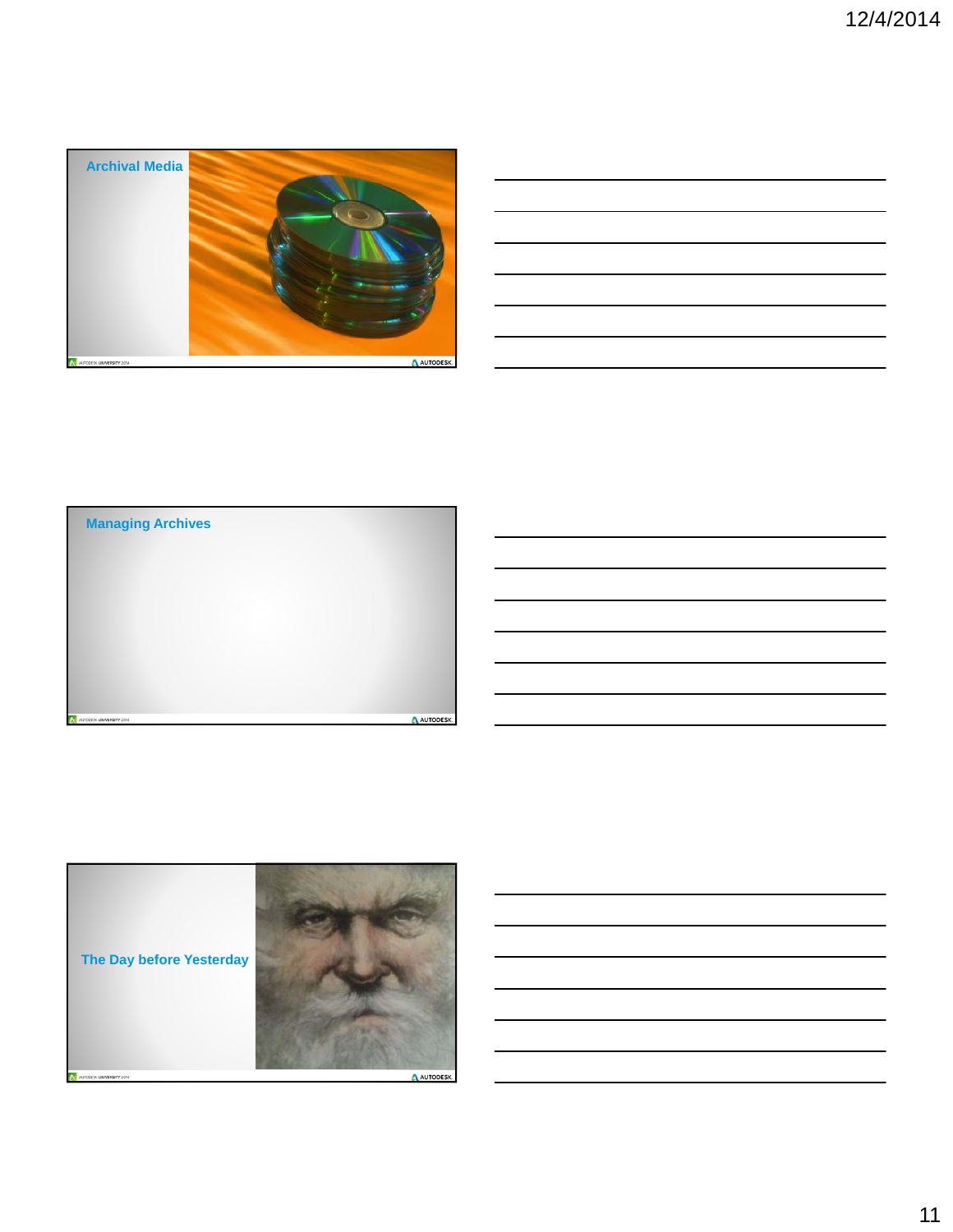





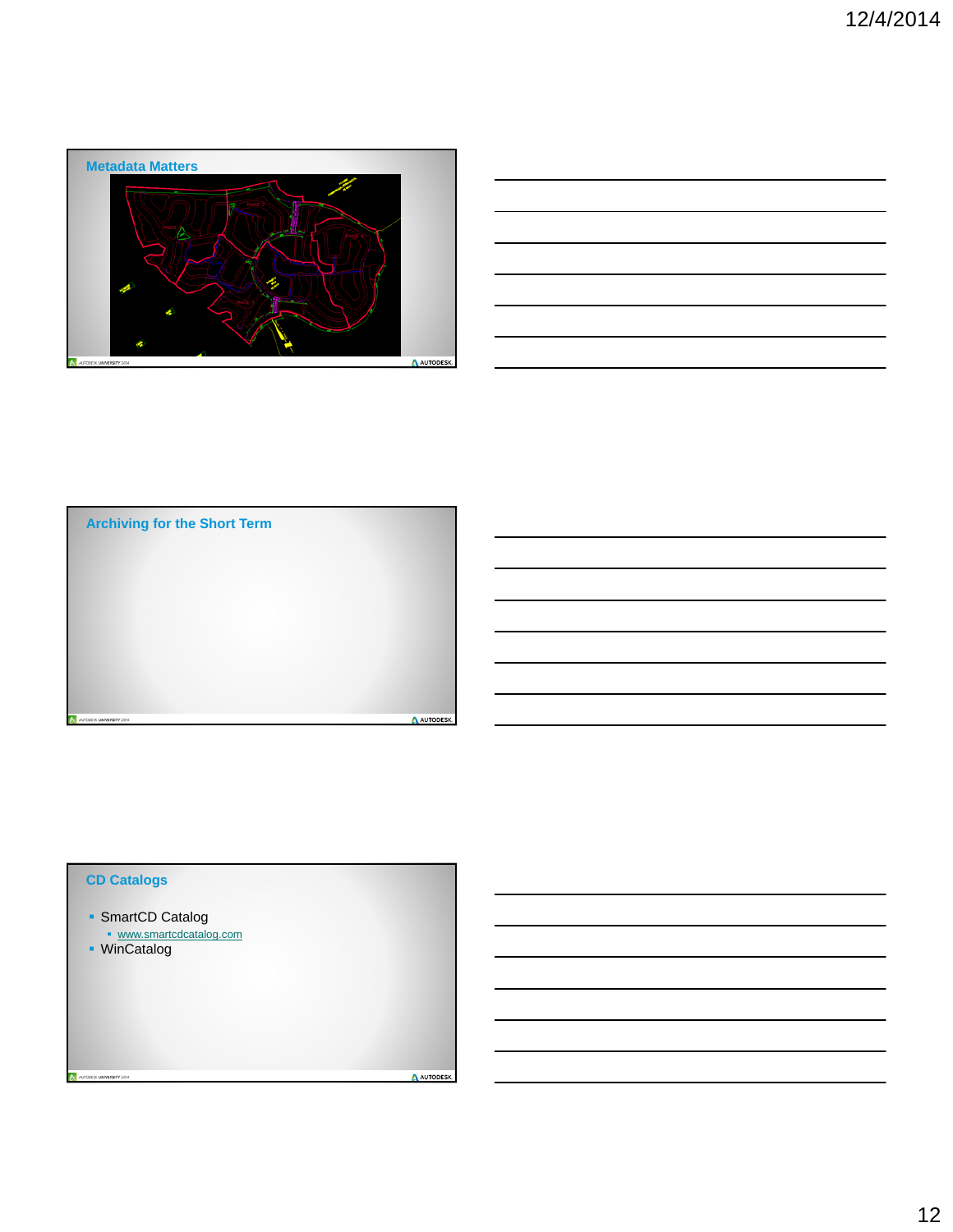#### **Managing Archives for the Long Term**

**- Think in terms of a library** 

#### **Long Term Thinking**

- **Long Now Foundation** 
	- **Est 01996 to "creatively foster long-term thinking and** responsibility in the framework of the next 10,000 years"
	- Projects include the 10,000 year clock, the Rosetta Project
- Georgia GuideStones
	- Monument in Elberton, GA that will be legible for multiple millennia
- **Mt Rushmore**

AUTODESK UNIVERSITY 2014

In 10,000 years, Washington's nose will be  $\frac{1}{2}$ " shorter

A AUTODESK

A AUTODESK

#### **Physical Storage**

**Salt mines** 

...<br>SK **UNIVERSITY** 2014

- **Limestone mines**
- **Natural Caverns**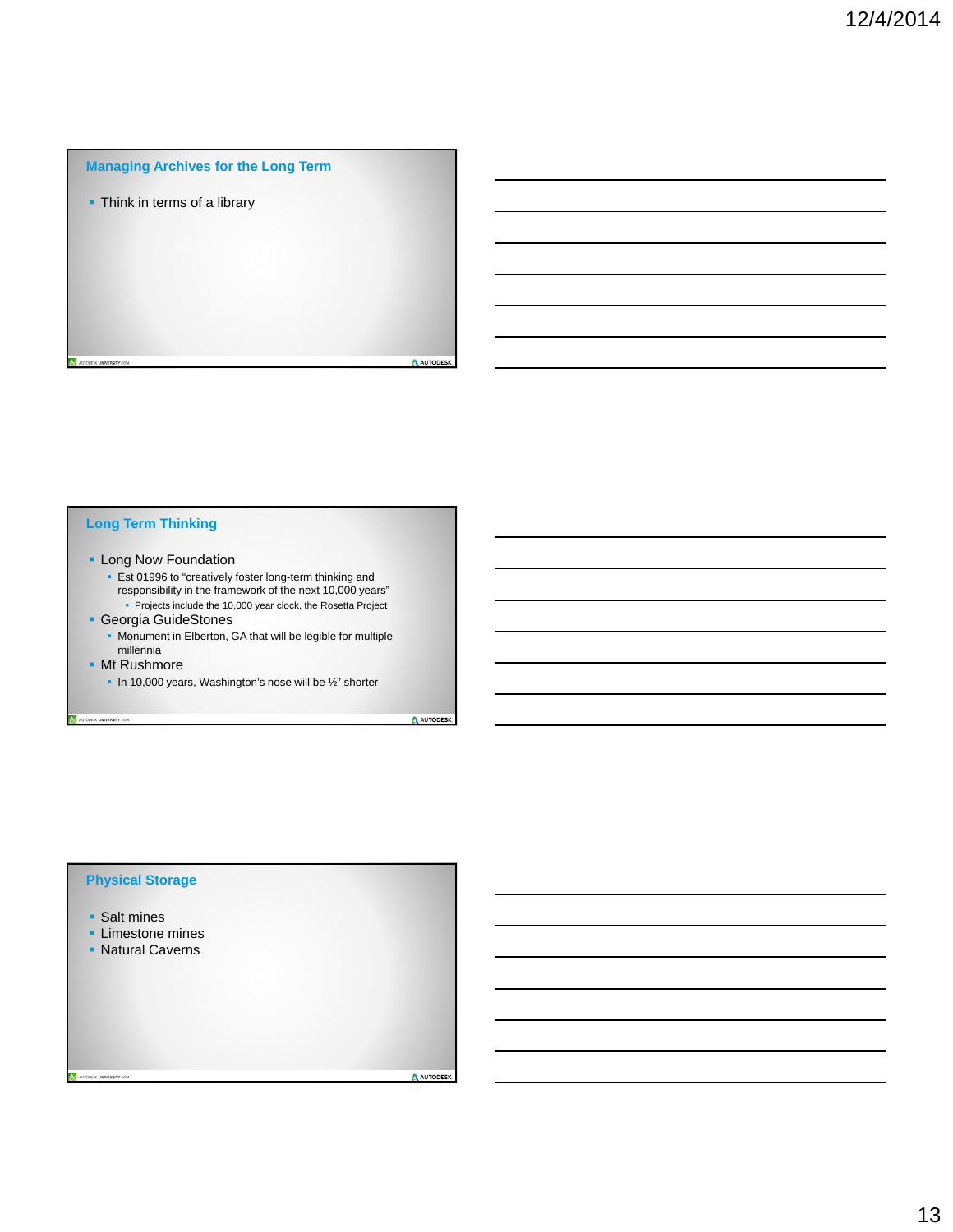# **Document Retention - Legal requirements mandated by legislation** AUTODESK.



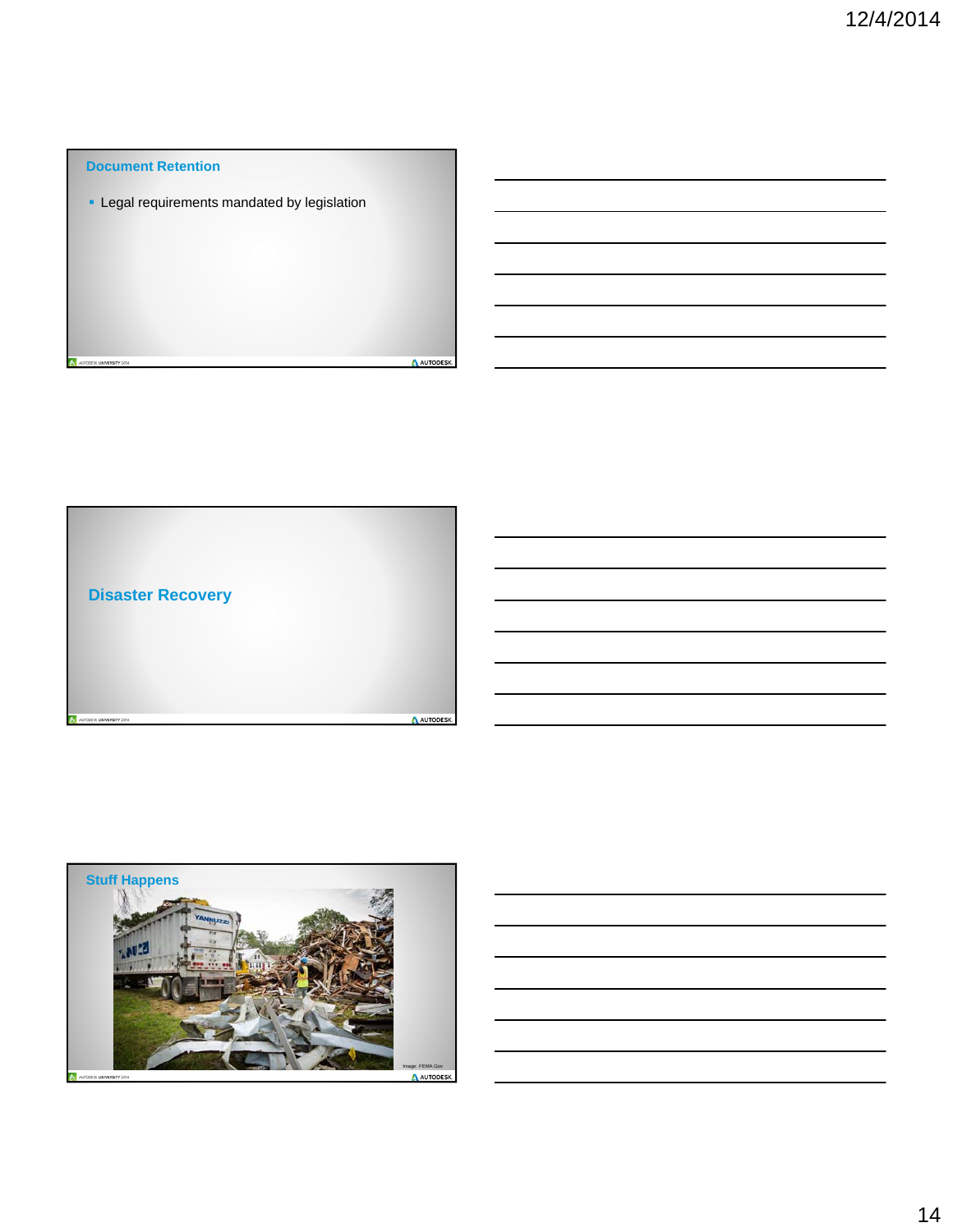#### **Disaster Risks**

- **Assess your location** Vulnerabilities to extreme weather or other natural disasters
- **Widen your point of view**
- Be Realistic

SK UNIVERSITY 2014

 Sorry – that means no zombies or werewolf attacks Be unrealistic – consider extreme events from a Class 5 hurricane, to a New Madrid type event, or a Mt Pinatubo class eruption. As long as it's possible in your geographic location, it's worth considering.

AUTODESK.

AUTODESK.

| Ready Business                                                                                                                                                                                                                   |                                                                                                                                                                                                                                                         | <b>Business Impact Analysis Worksheet</b>                            |                                                                |
|----------------------------------------------------------------------------------------------------------------------------------------------------------------------------------------------------------------------------------|---------------------------------------------------------------------------------------------------------------------------------------------------------------------------------------------------------------------------------------------------------|----------------------------------------------------------------------|----------------------------------------------------------------|
|                                                                                                                                                                                                                                  | Department / Function / Process<br>Operational & Financial Impacts                                                                                                                                                                                      |                                                                      |                                                                |
| <b>Toring / Standler</b>                                                                                                                                                                                                         | <b>Operation Inquirity</b>                                                                                                                                                                                                                              | <b><i><u>Please let Impert</u></i></b>                               |                                                                |
| Teeng Stellity paint in time what storrighten-<br>would have greater impact in g., seems, and of<br>month/guarter, als 3<br>Bandless, Markety the Auraison of the interingition                                                  | Epositewhere instrumes for your business!<br><b>Operational Impacts</b><br>. List site and more<br>· Regative cash flow resulting from delegant cales<br>ar months<br>· Increased expresses in g., marking falses.                                      | <b>Financial Impact</b><br>Quantly spectrand means in Roam of terms. |                                                                |
| as paint in time when the operational and on<br>financial measuring will as out<br>$+$ +1 kms<br>a cities of thoses<br>+ address additionals<br>$n = 240$ for $n = 220$ for $n = 1$<br>$+$ + EFm<br>$ +$ $+$ $-$<br>$+15$ month. | definesting, experiting costs, etc. 5<br>· Regulatory Road<br>· Continentual perturban or here of continentual<br>Edelphia<br>Customer dissolvination or defection<br>· Entity manualing business after or straings telligible.<br>lotady grey/business |                                                                      | Download worksheet<br>and reference material<br>from ready.gov |

#### **Mitigation Efforts**

- **-** What can you do to minimize impacts?
- What is the cost of that effort compared to the cost of the impact?
	- Cost benefit analysis
	- ROI is tricky --

ESK UNIVERSITY 2014

**Preventing problems is cheaper than rebuilding**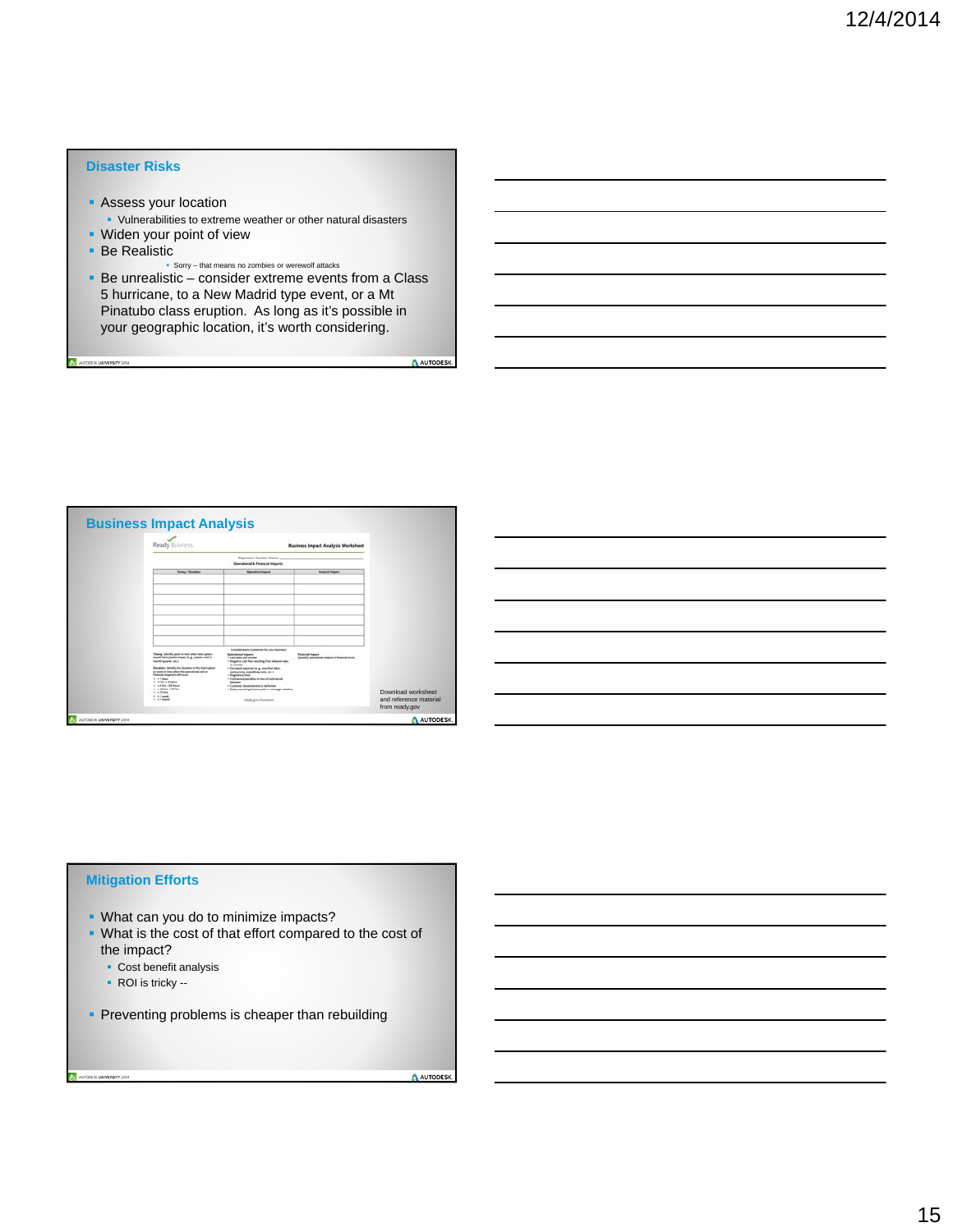

## **Gather the stakeholders** • Plan for the worst, hope for the best **Test, Tune, and Re-Test Rubber, Meet Road or Business Continuity Planning**

#### **Rubber, Meet Road or Business Continuity Planning**

AUTODESK UNIVERSITY 2014

**Gather the stakeholders** 

DESK UNIVERSITY 2014

- Plan for the worst, hope for the best
- **.** Who What Where When How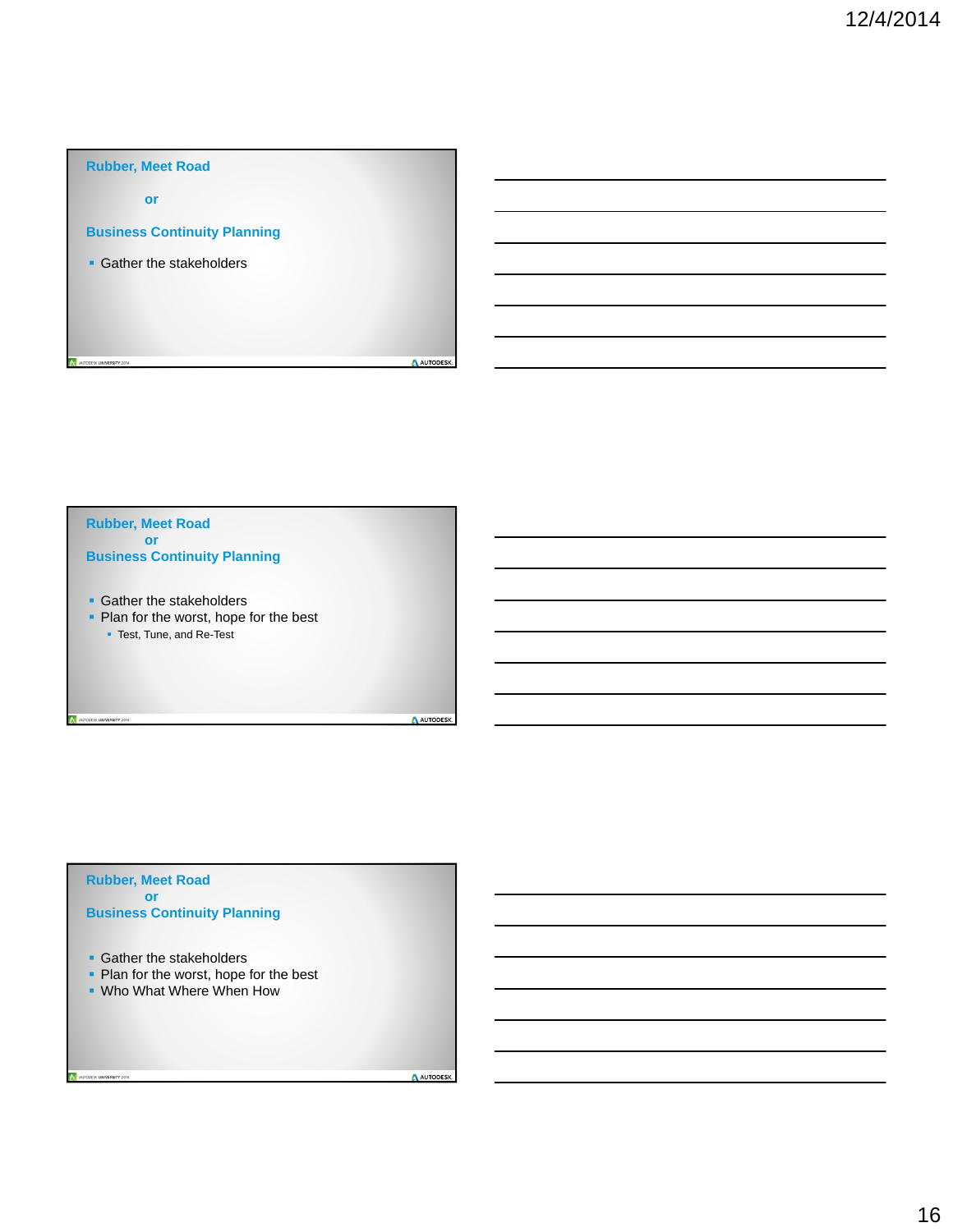